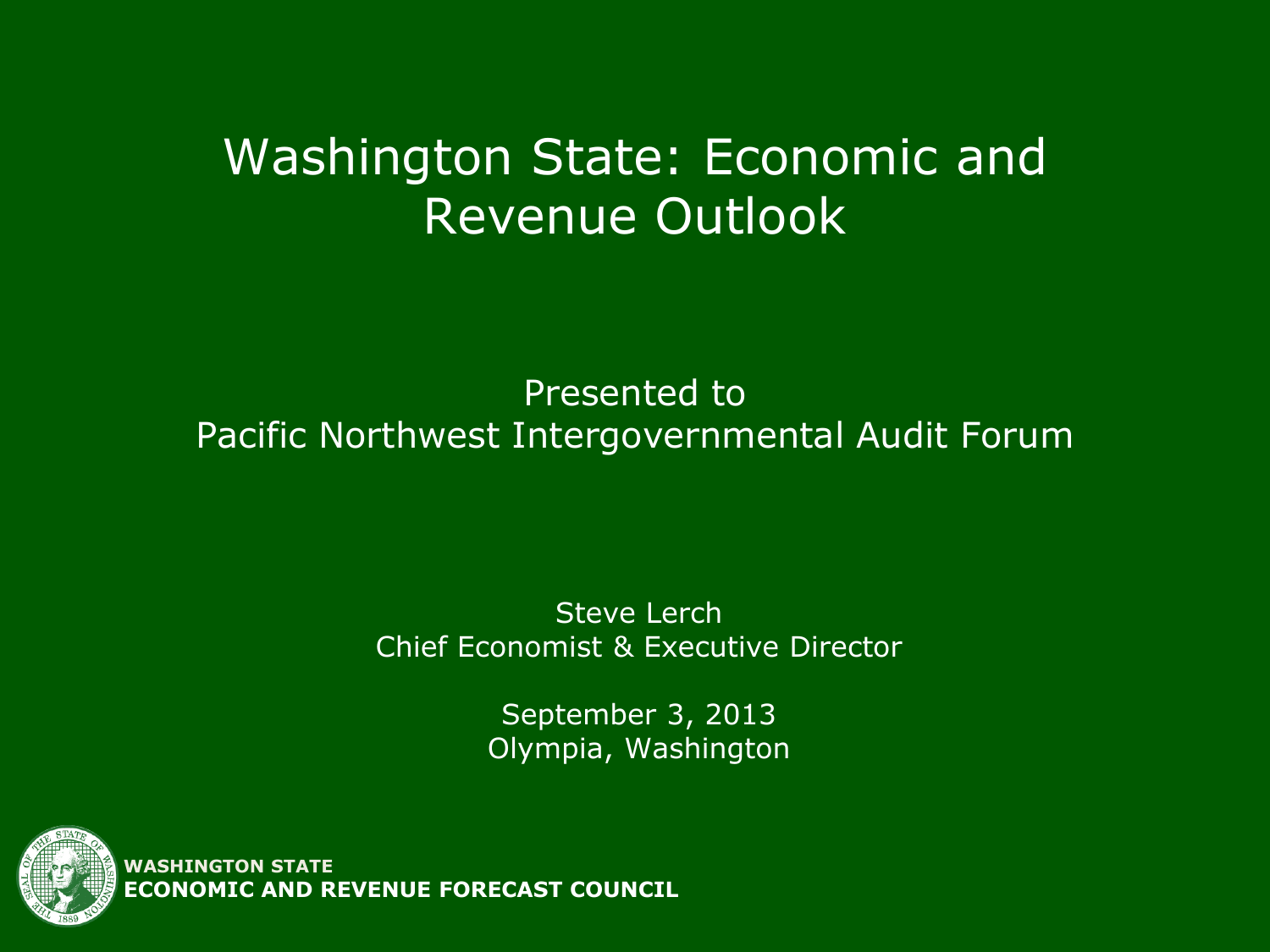

# Forecast Oversight

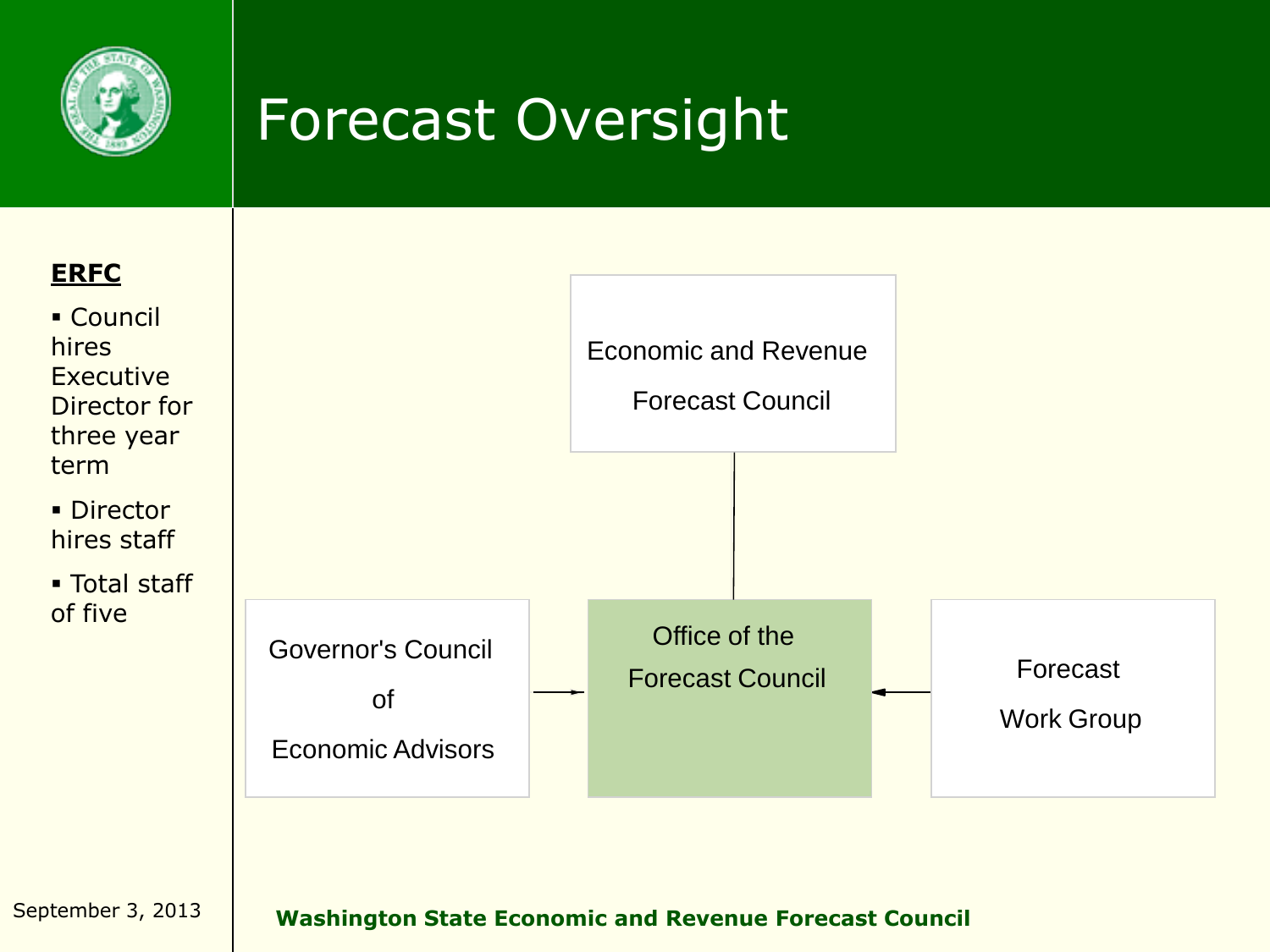

#### ERFC Forecast Process

The national economic forecast is provided by Global **Insight** 

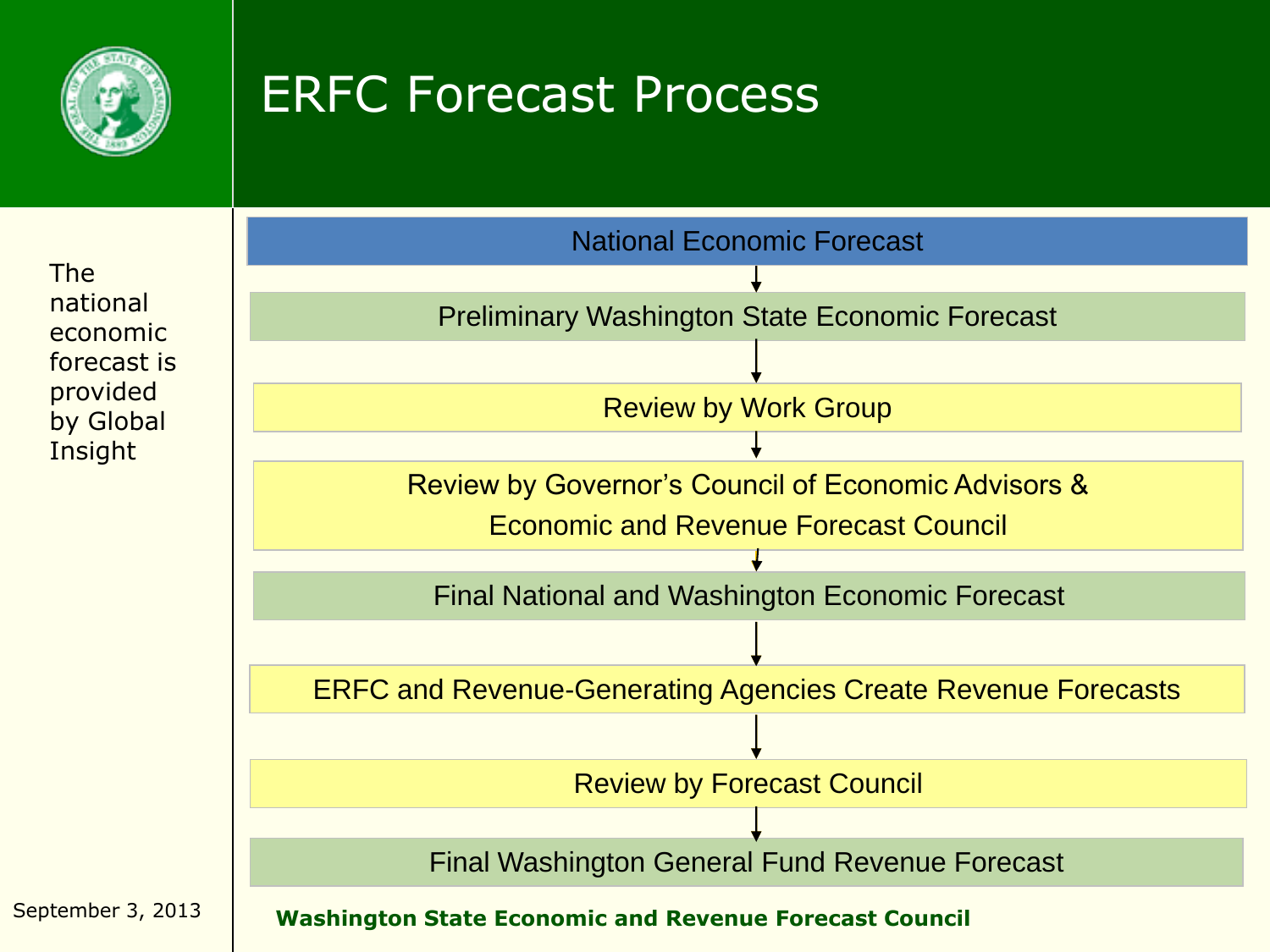

# Washington Economic Overview

2012 State GDP (2005 dollars): \$325.2 billion

- 3.6% growth over 2011; 4<sup>th</sup> fastest in U.S.
- $\bullet$  2.4% of U.S. GDP

2012 State Nonfarm Employment: 2.9 million

- 1.7% growth over 2011; tied for 16<sup>th</sup> fastest in U.S.
- 2.1% of U.S. nonfarm employment

2012 State population: 6.9 million; 13th largest state

- $1.1\%$  growth over 2011 (U.S. = 0.9%)
- 2.2% of U.S. population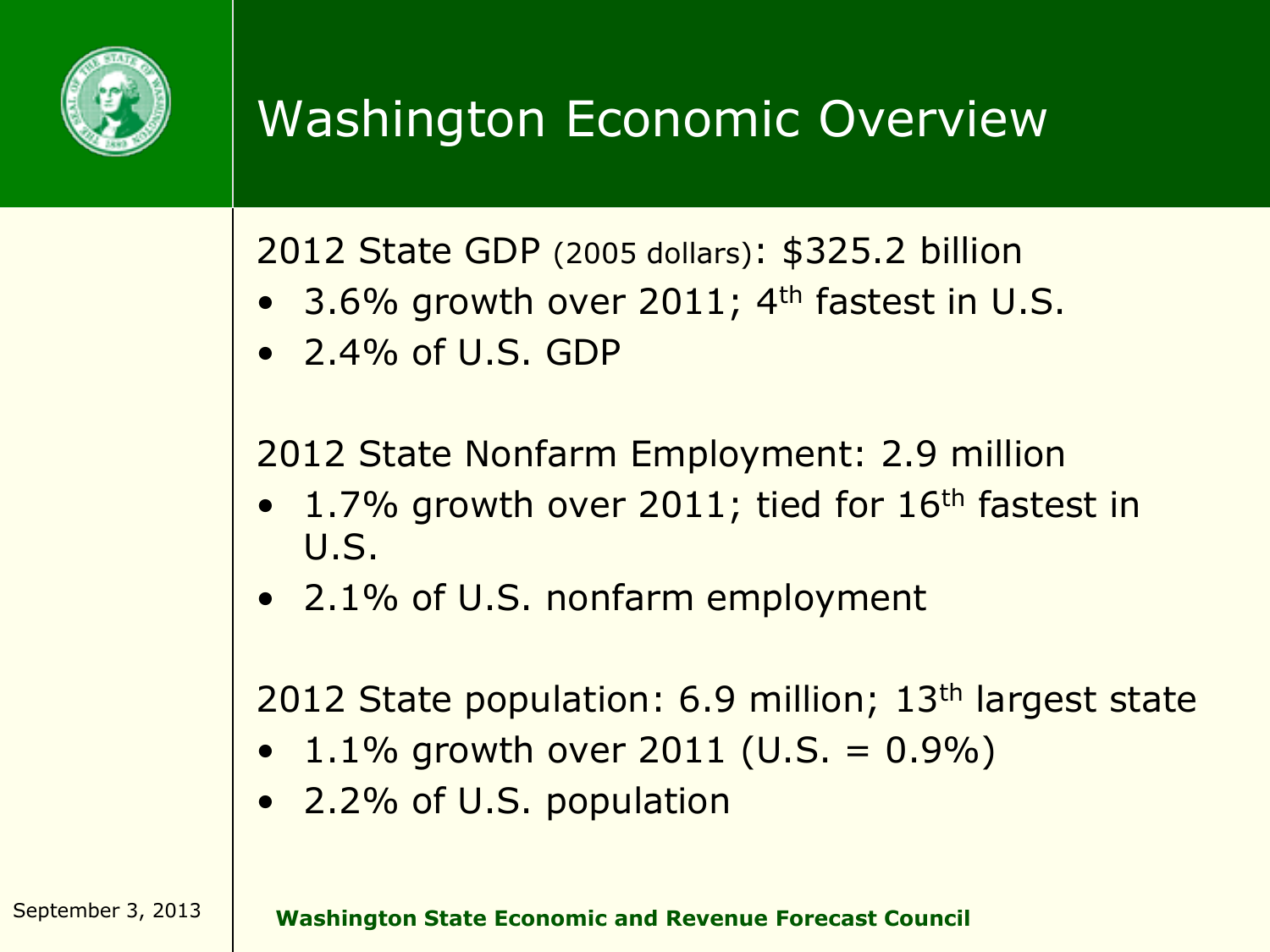

## Distribution of state population by county, 2012



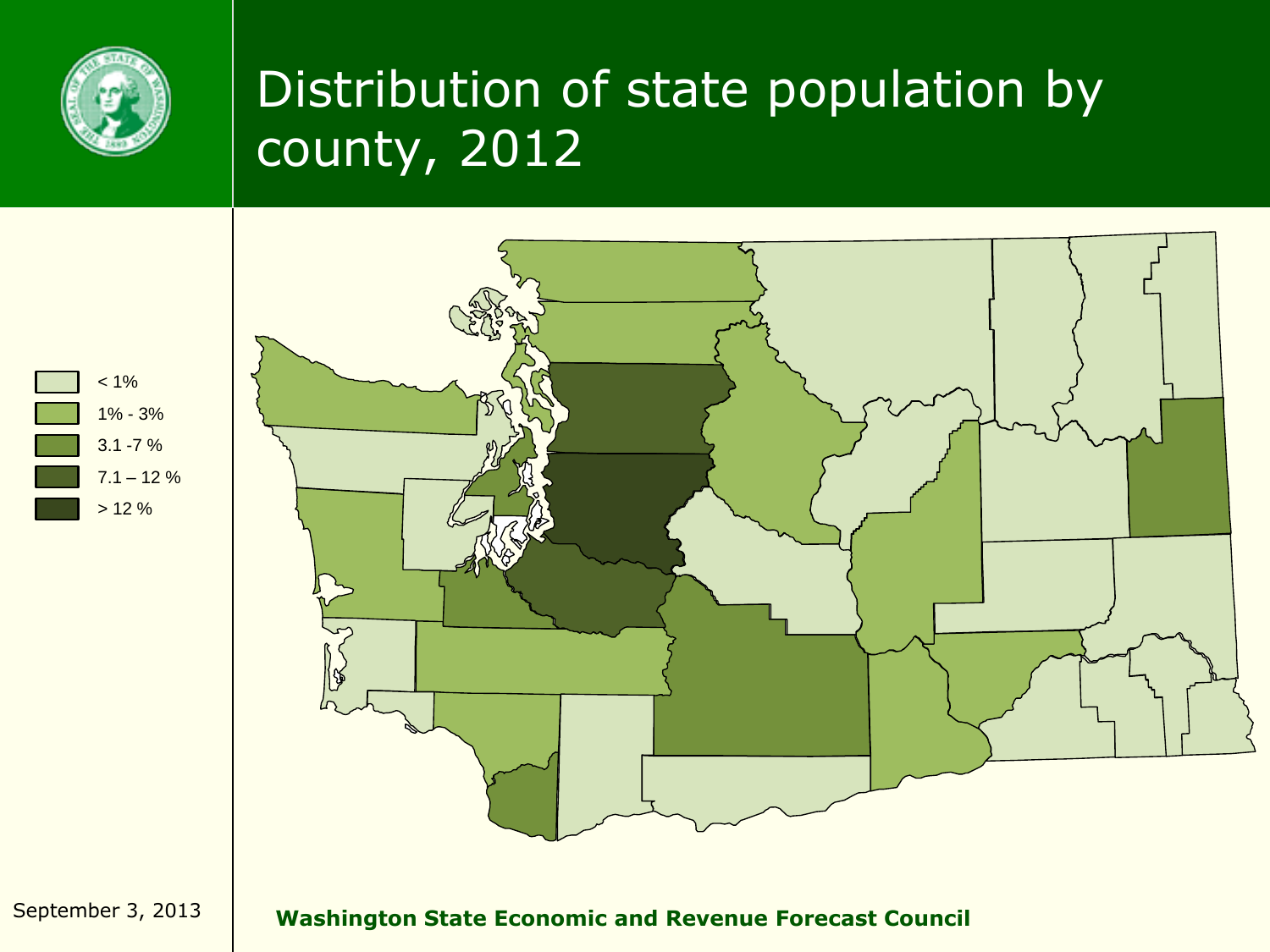

#### Unemployment rates by metro area, June 2013

**Statewide** rate: 6.8%

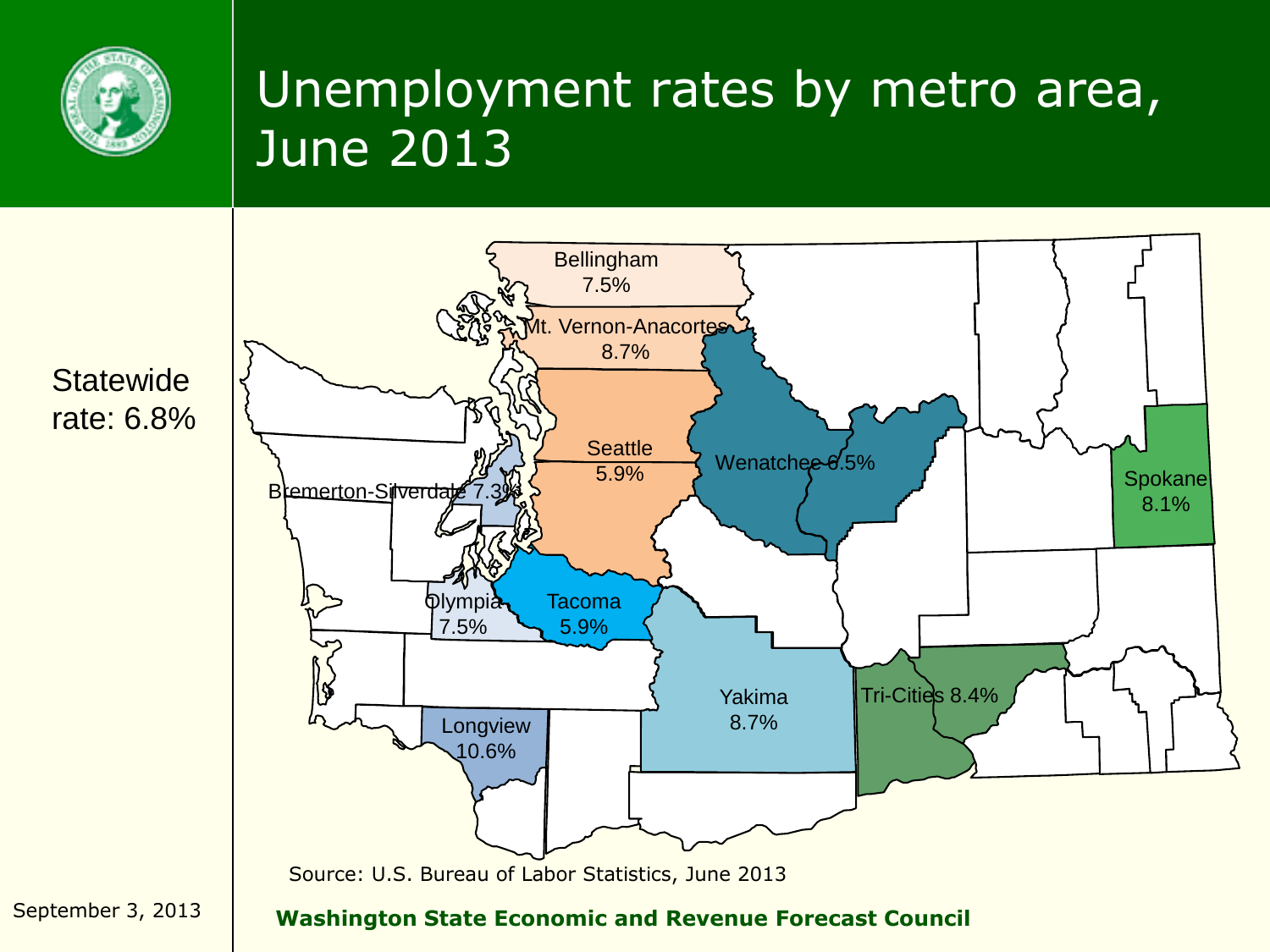

#### Major Industries by Employment



**2012 Private Employment Shares by Industry**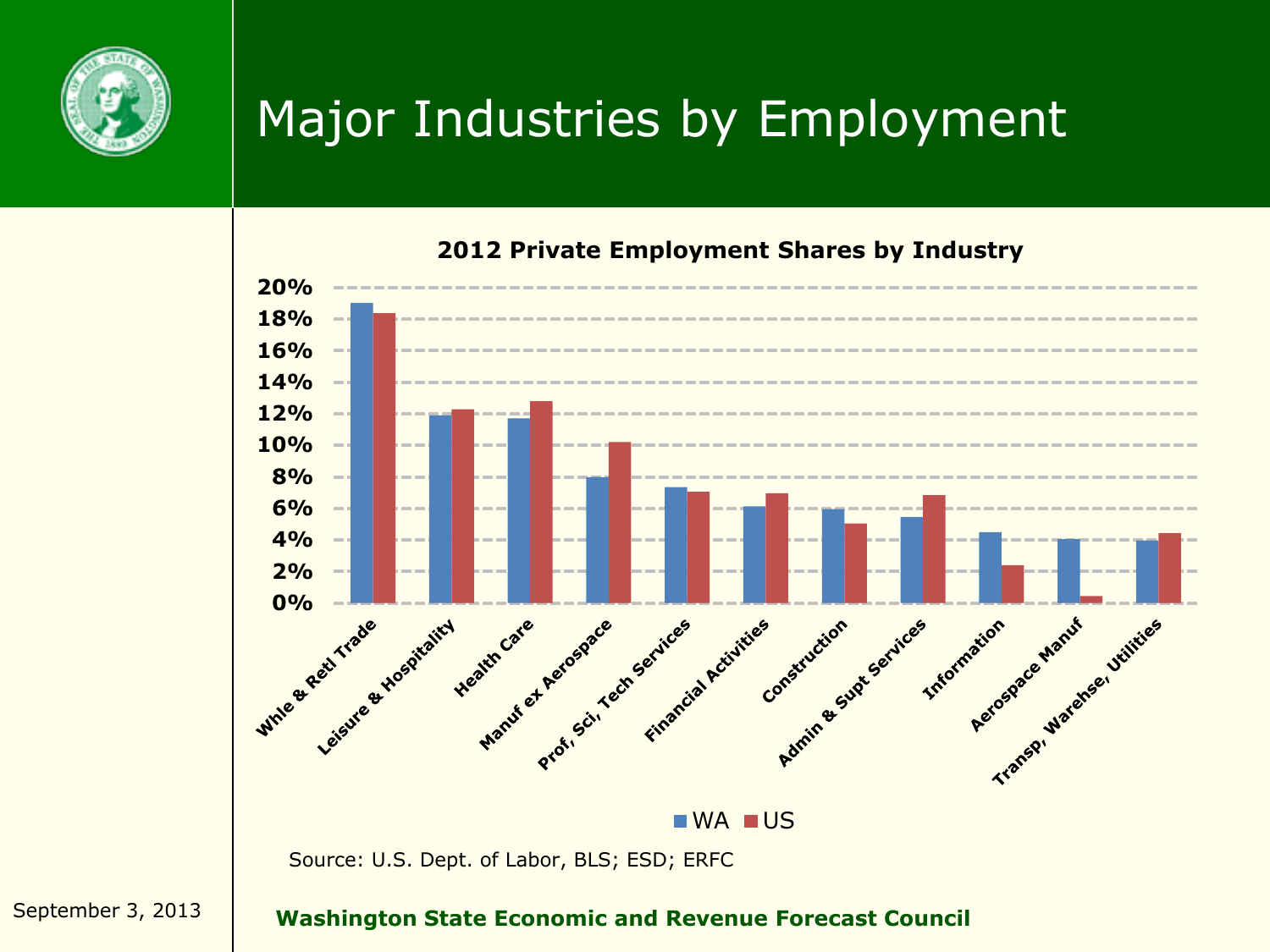

# After 5 years, Washington employment has still not recovered

Washington remains 25,000 jobs below the start of the recession



Source: WA ESD, ERFC; data through July 2013

September 3, 2013 **Washington State Economic and Revenue Forecast Council**

**Washington Employment after Business Cycle Peak**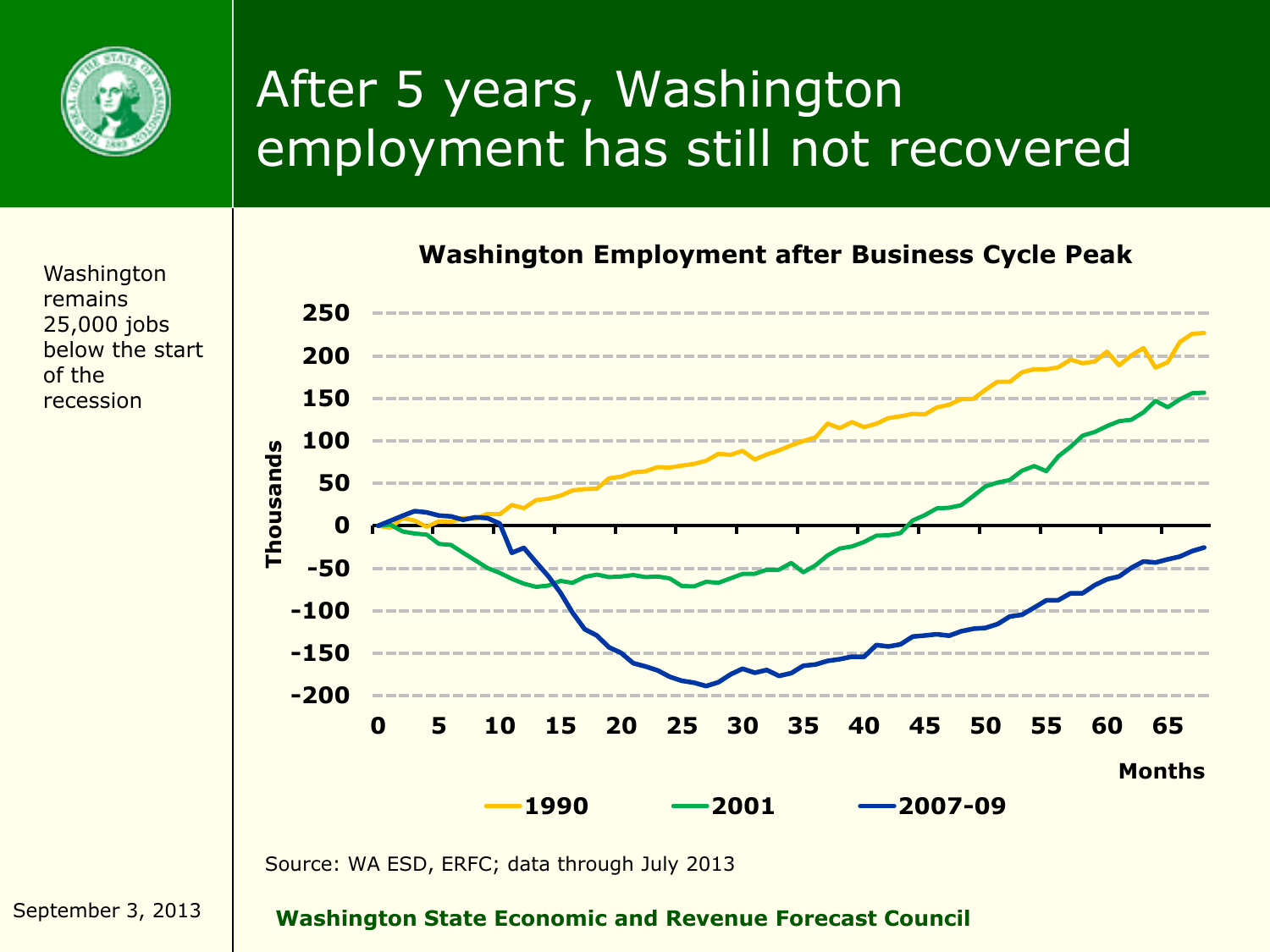

#### Washington unemployment expected to remain below U.S. rate

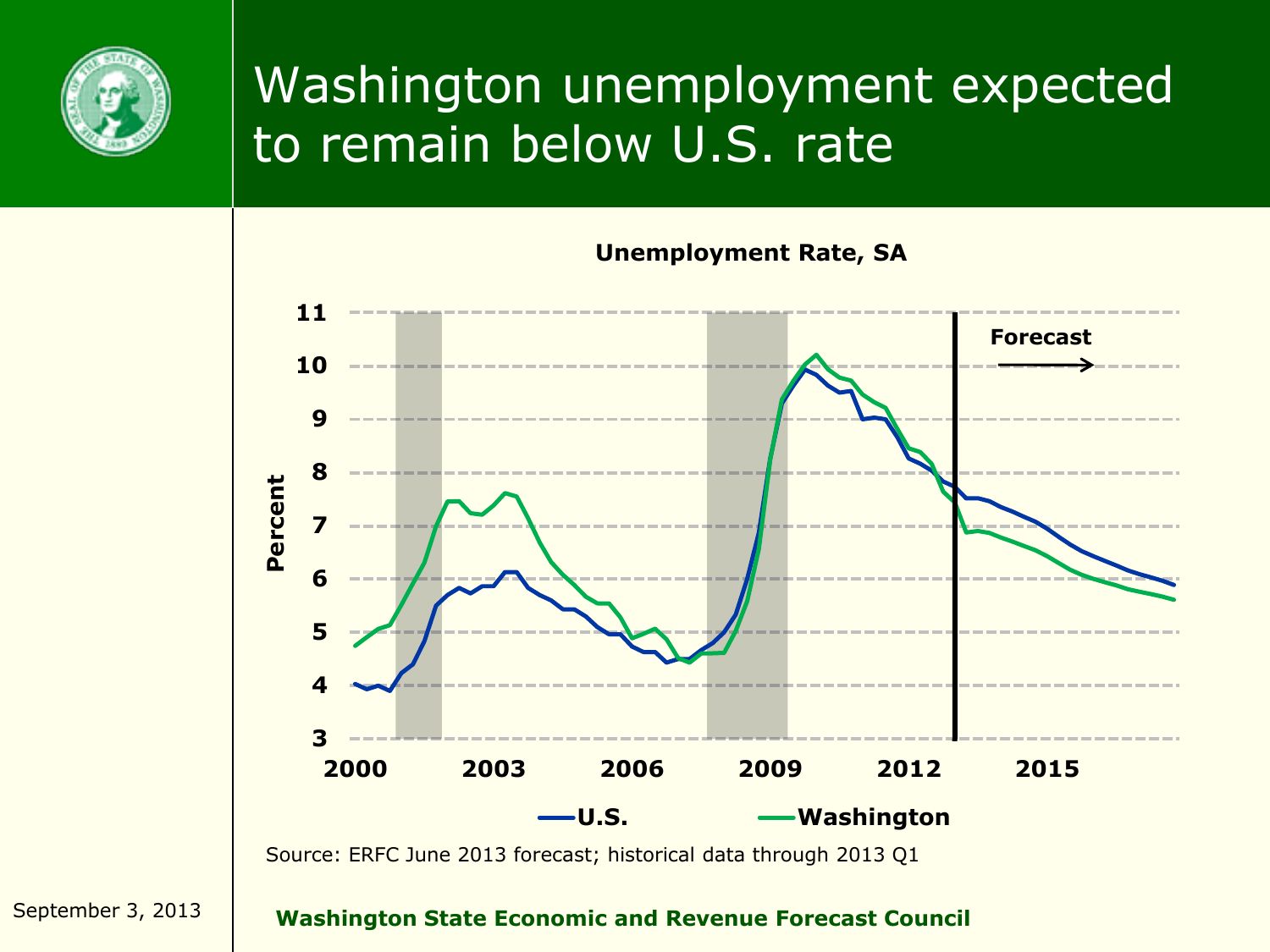

#### WA personal income will recover slightly faster than the U.S.

**Real Personal Income 1.20 Forecast 1.15**  $\overline{1}$ .0 **Index, 2013Q1 = 1.0 1.10**  $\overline{\mathbf{u}}$ **3Q1 1.05** 201 **1.00** Index, **0.95 0.90 0.85 0.80 2005 2007 2009 2011 2013 2015 2017 Washington —U.S.** 

Source: ERFC June 2013 forecast; historical data through 2013Q1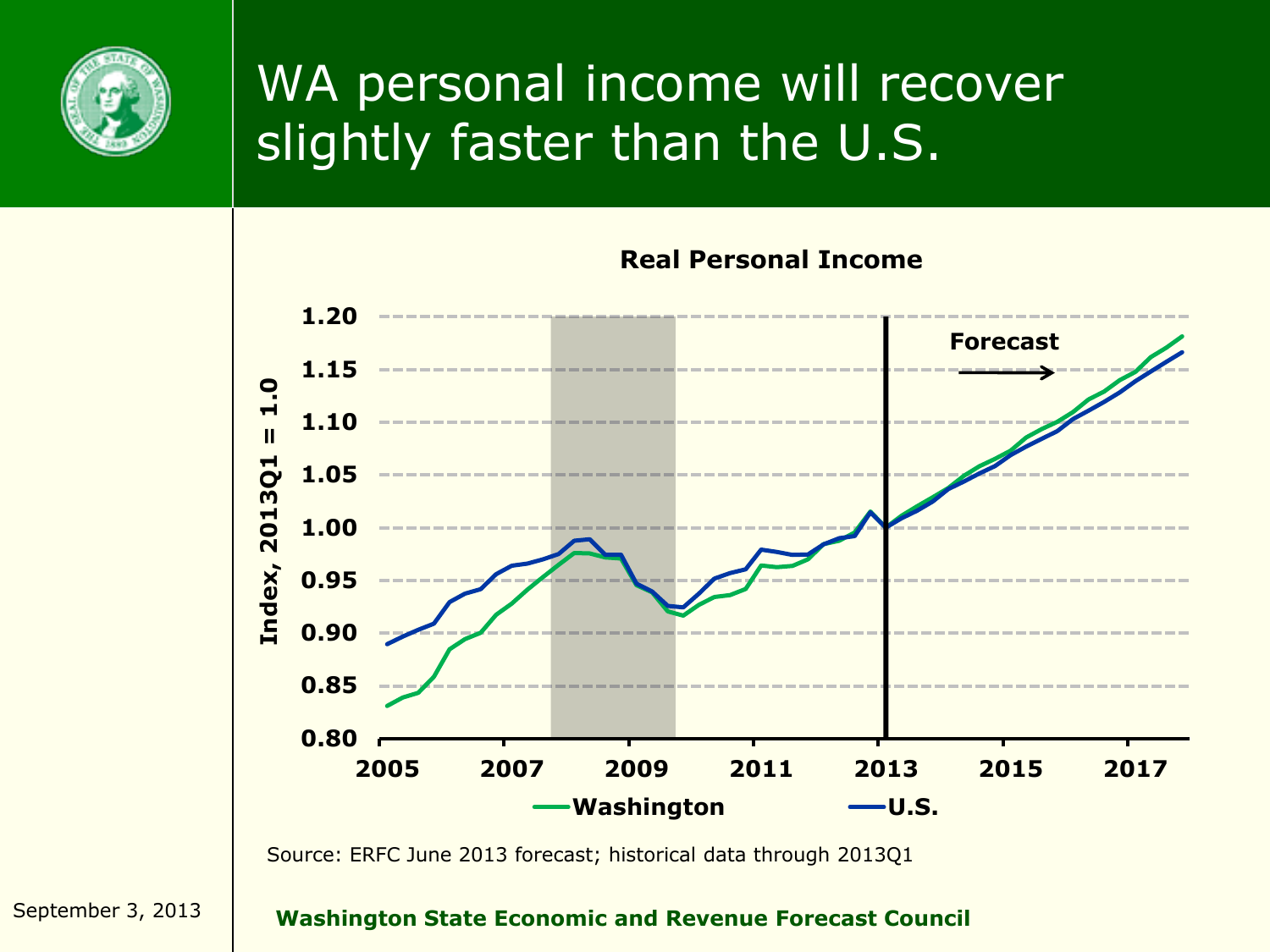

### Manufacturing is stronger in WA than nationally

An index greater than 50, implies growth



**Institute of Supply Management Index**

Source: Institute of Supply Management; data through July 2013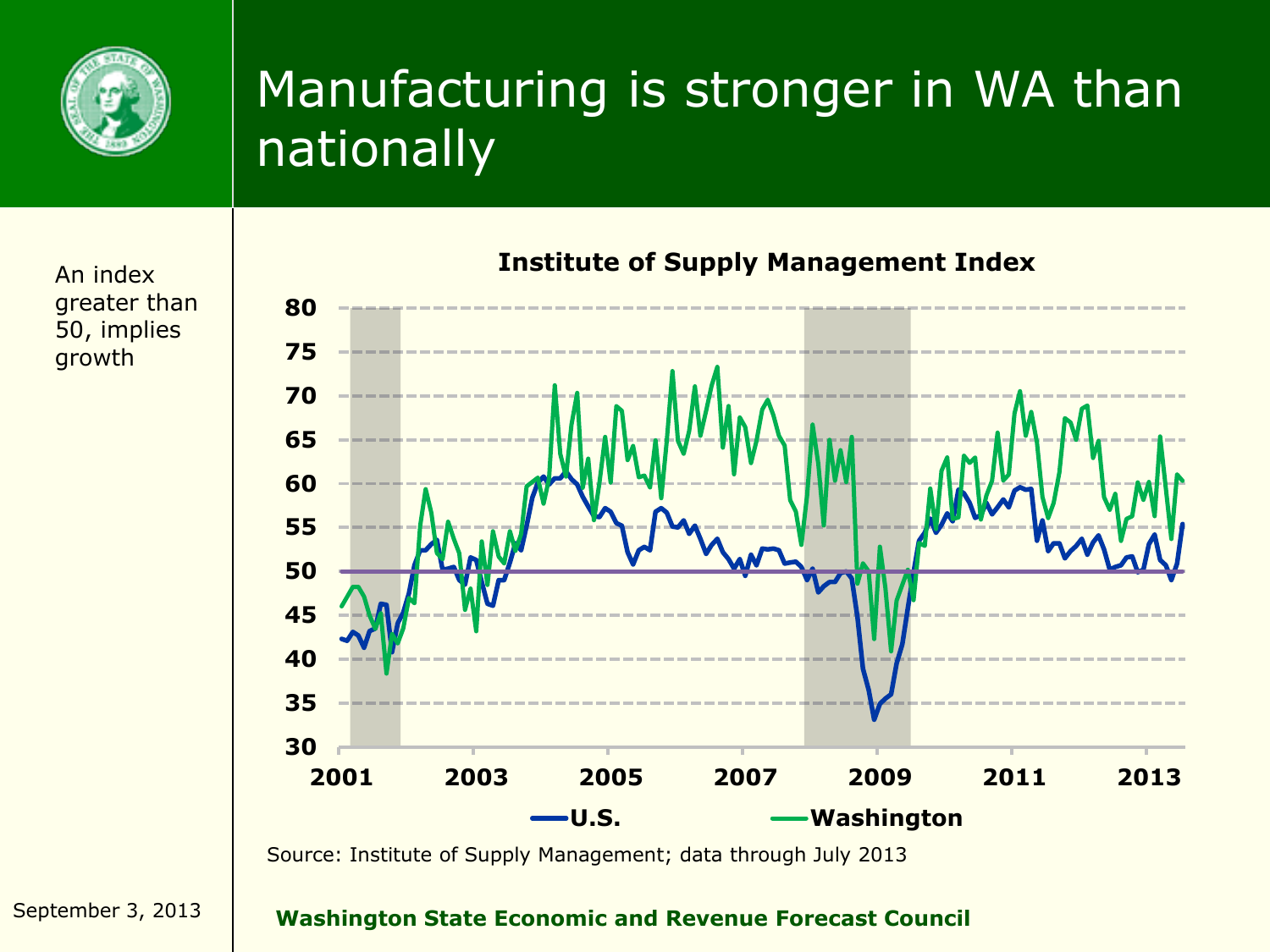

## Boeing has over 7 years of commercial orders on its books



Excludes the military's new refueling tanker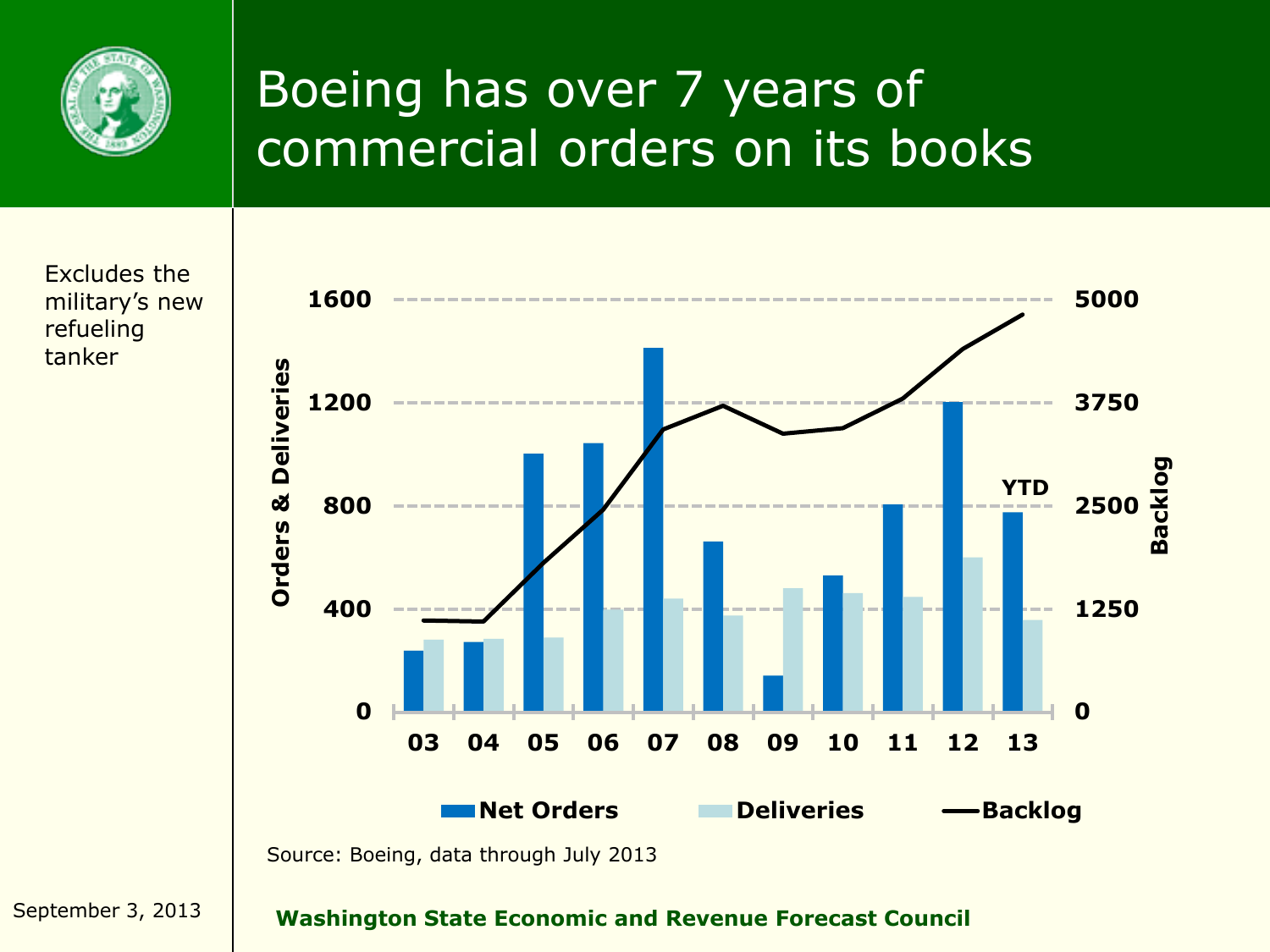

# WA building permits are improving



![](_page_12_Figure_3.jpeg)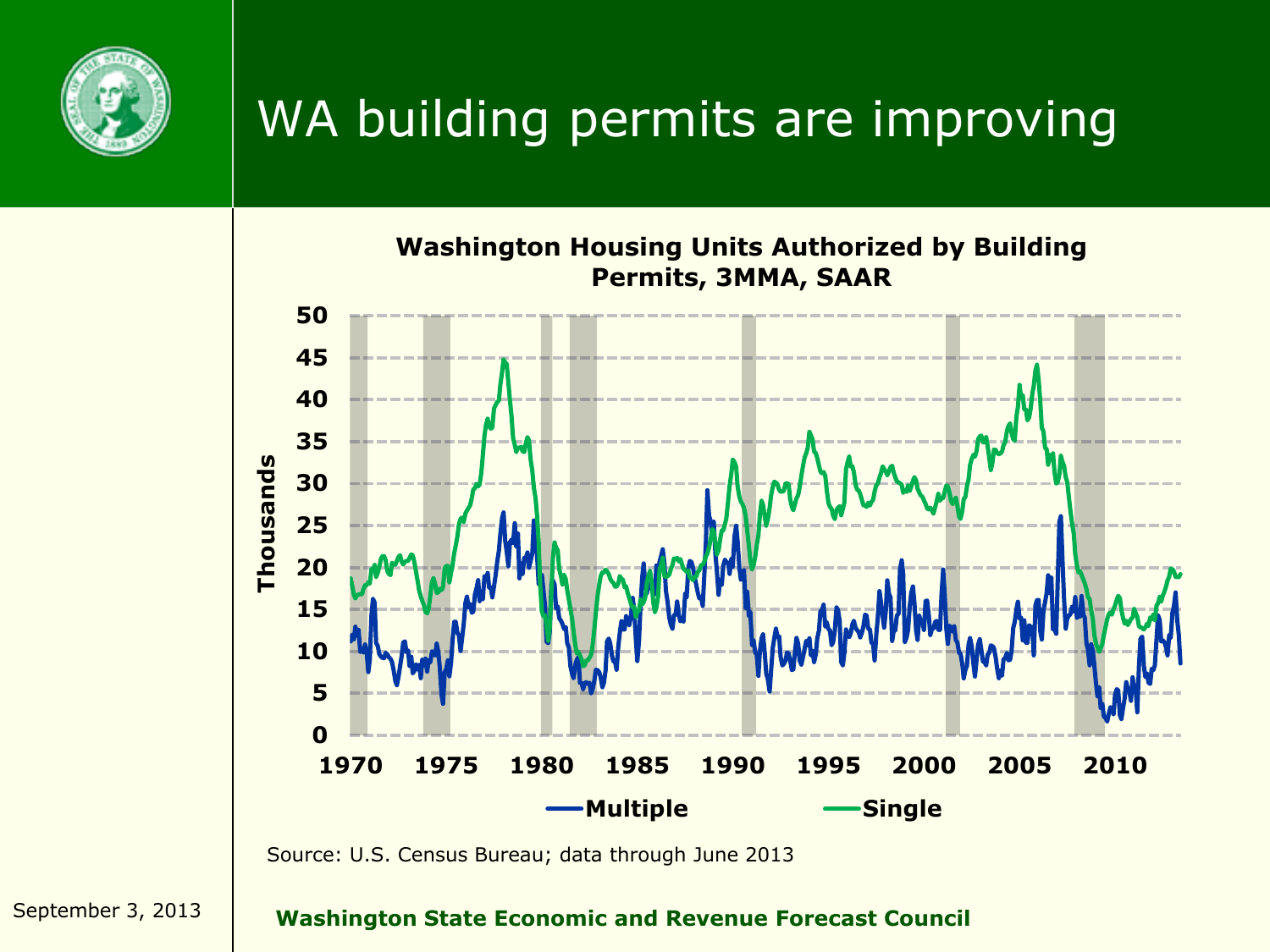![](_page_13_Picture_0.jpeg)

#### Contract data signal a possible turning point in non-residential construction

![](_page_13_Figure_2.jpeg)

Residential square footage is up 11%, and value up 8% year over year (3mma).

Non-Residential square footage is down 5% and value is down 19% year over year (3mma).

![](_page_13_Figure_5.jpeg)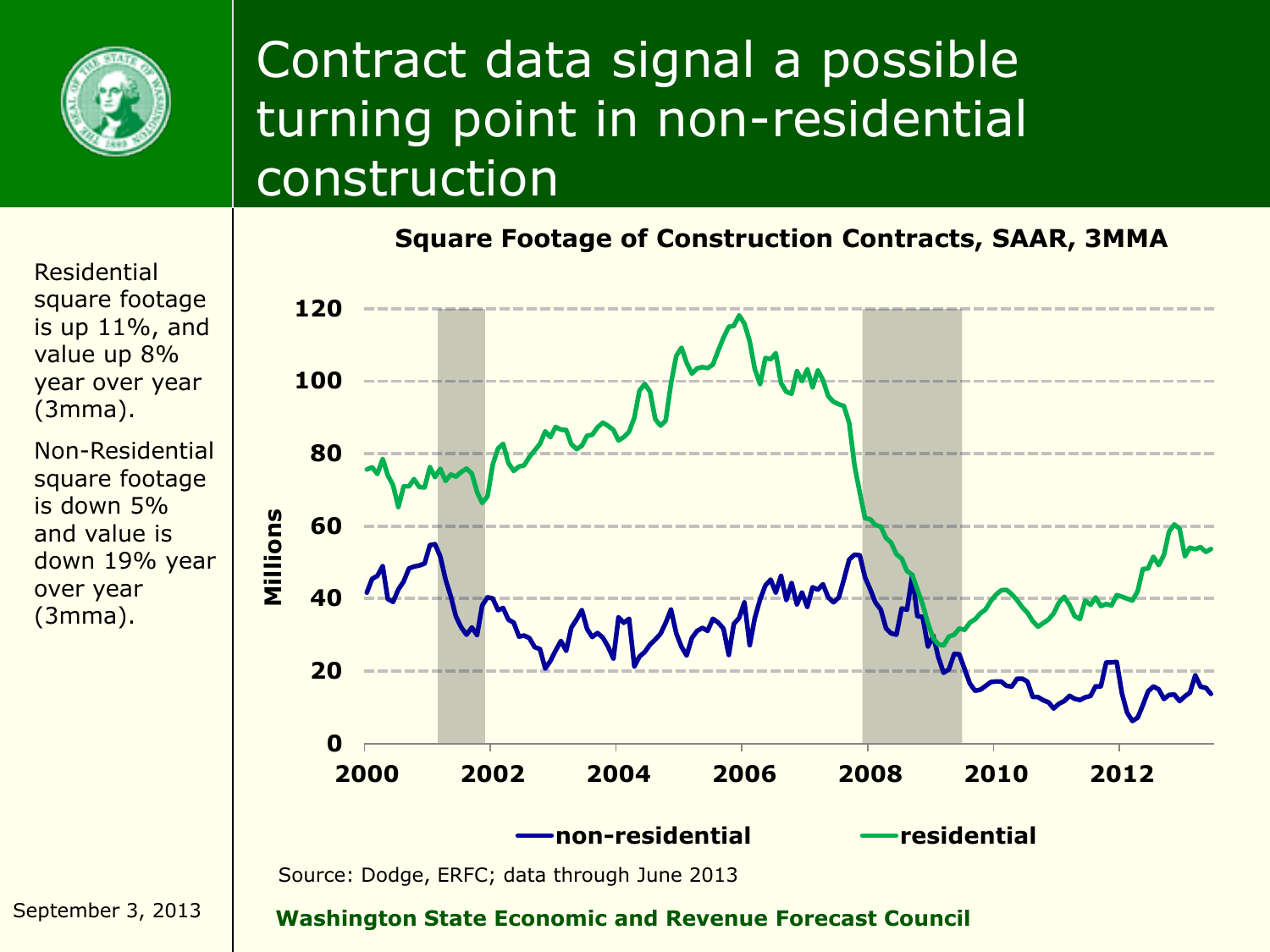![](_page_14_Picture_0.jpeg)

### Washington construction employment is recovering

![](_page_14_Figure_2.jpeg)

Source: ERFC June 2013 forecast; historical data through 2013Q1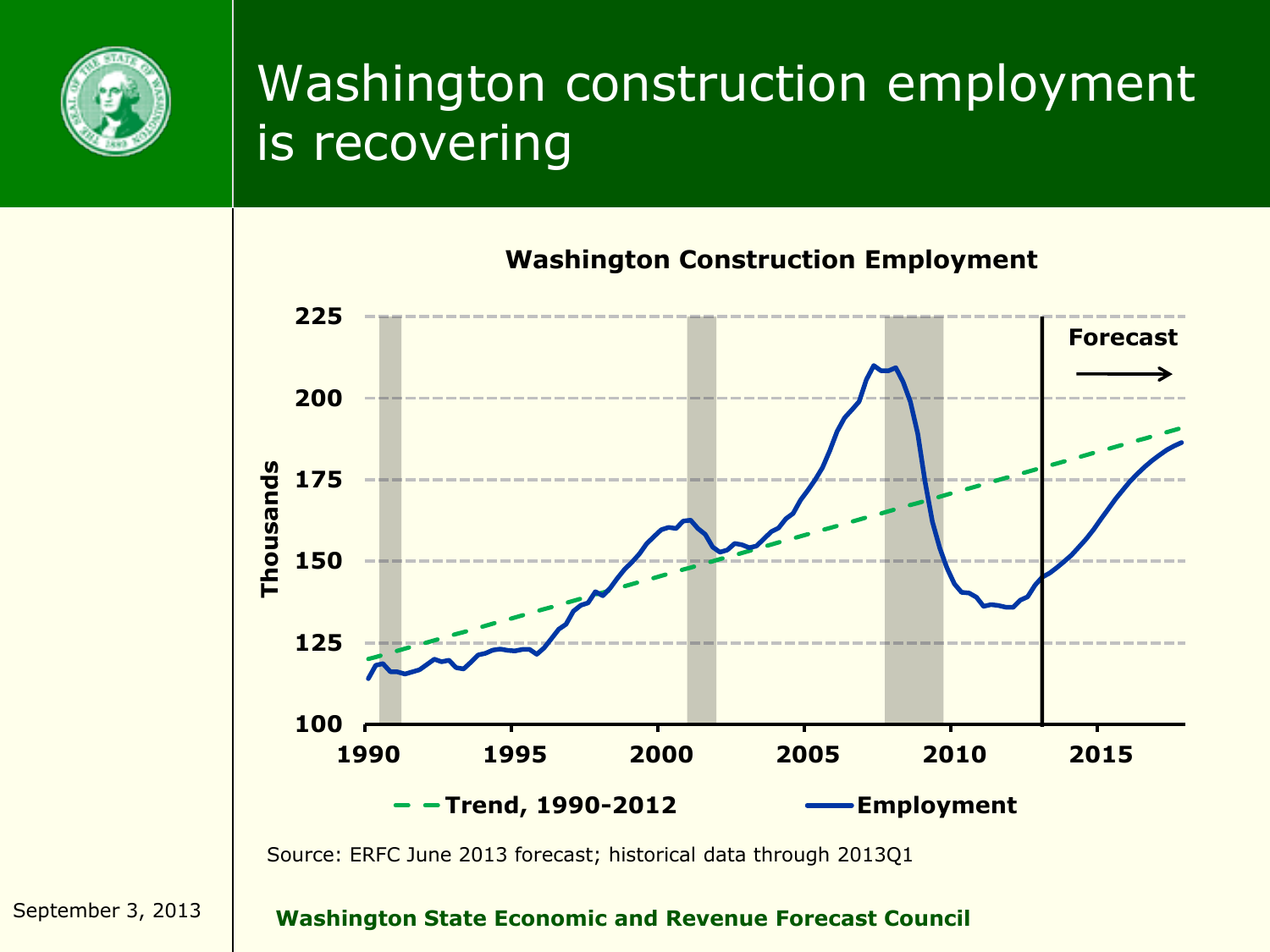![](_page_15_Picture_0.jpeg)

#### Vehicle sales continue their upward trend

WA new vehicle registrations in July were up 18% yearover-year.

![](_page_15_Figure_3.jpeg)

Source: Autodata Corporation, WA DOL; data through July 2013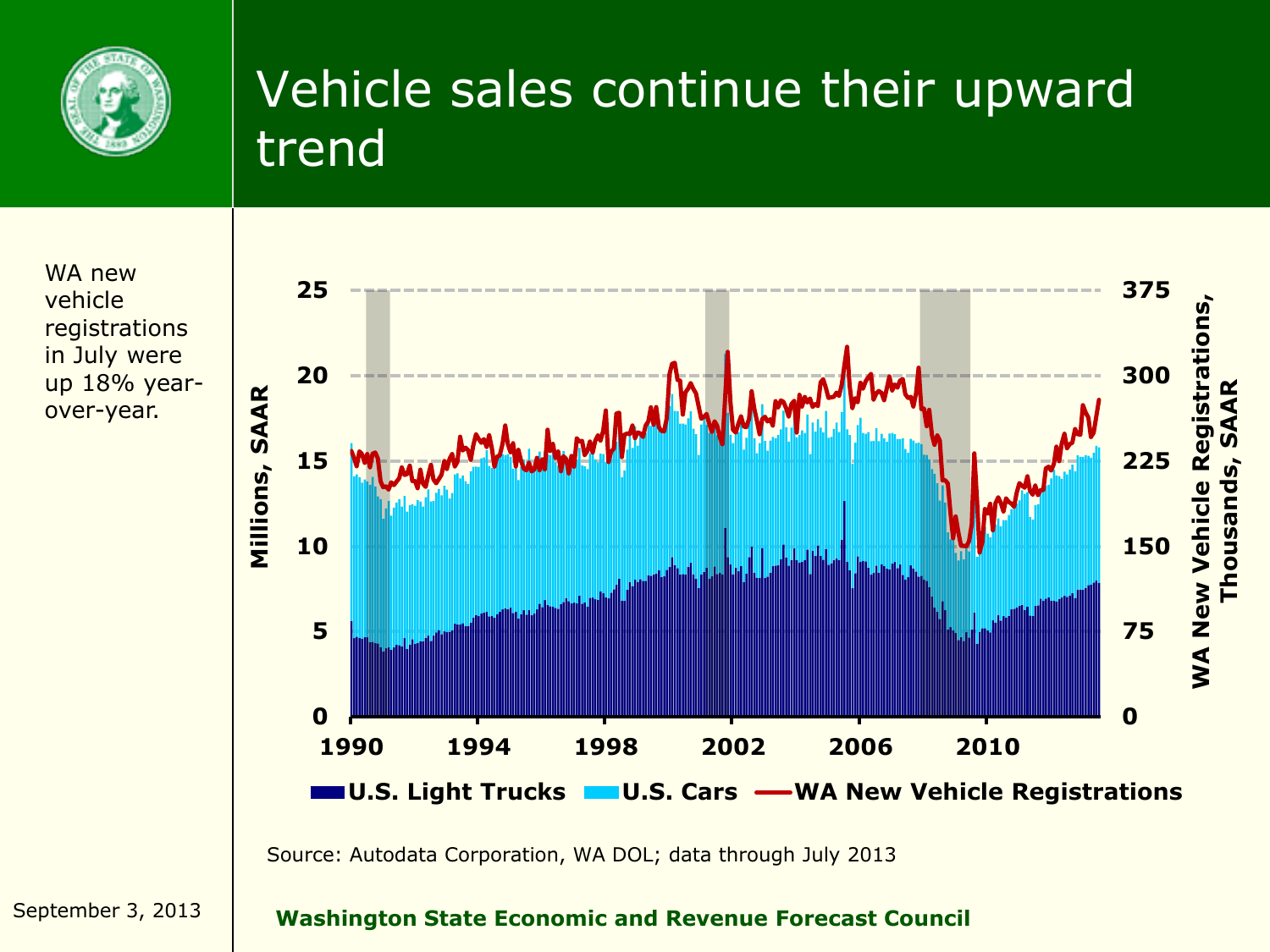![](_page_16_Picture_0.jpeg)

# Top 5 exporting states, 2012

![](_page_16_Figure_2.jpeg)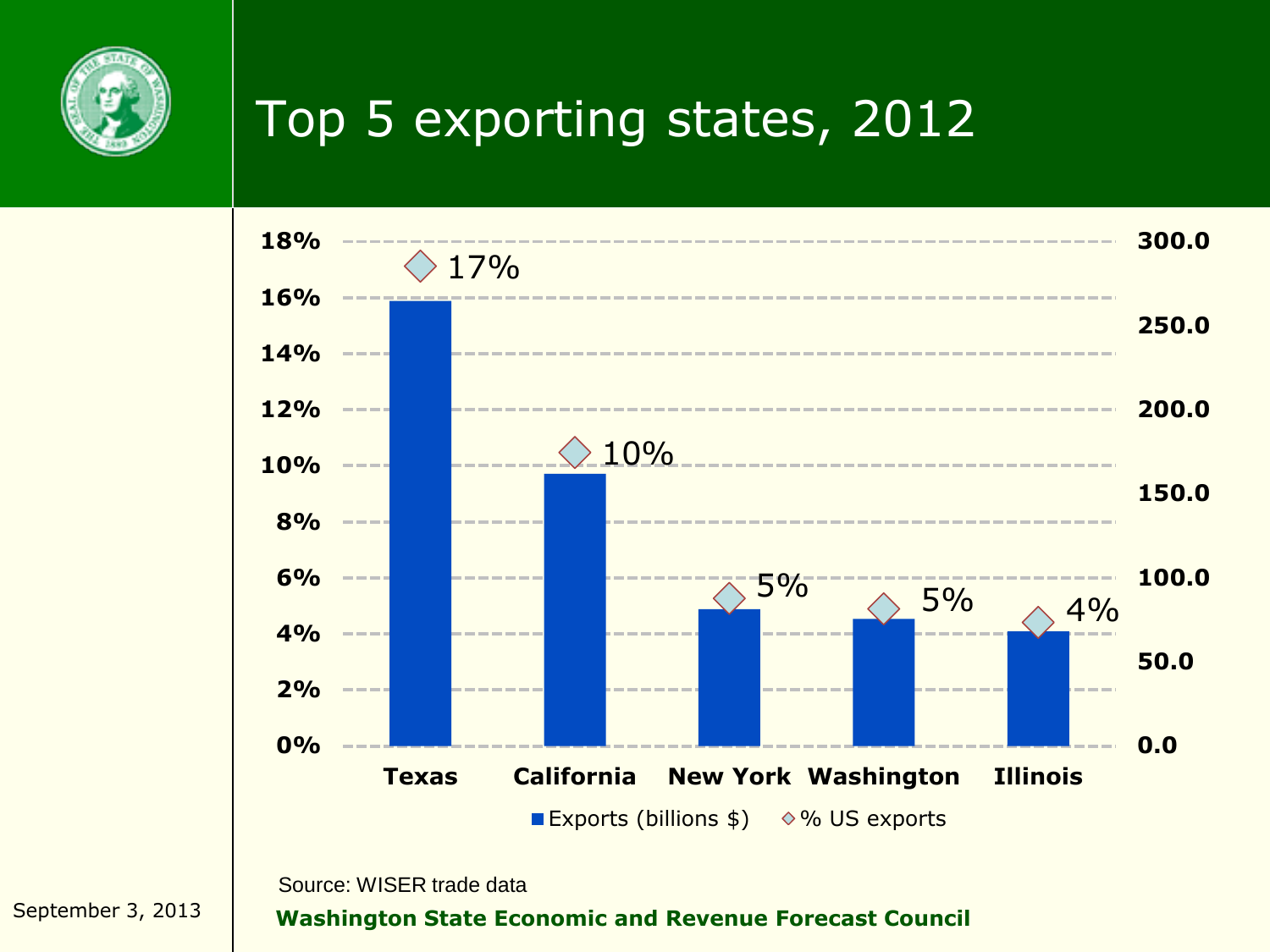![](_page_17_Picture_0.jpeg)

## Exports per capita, top 5 exporting states (2012)

![](_page_17_Figure_2.jpeg)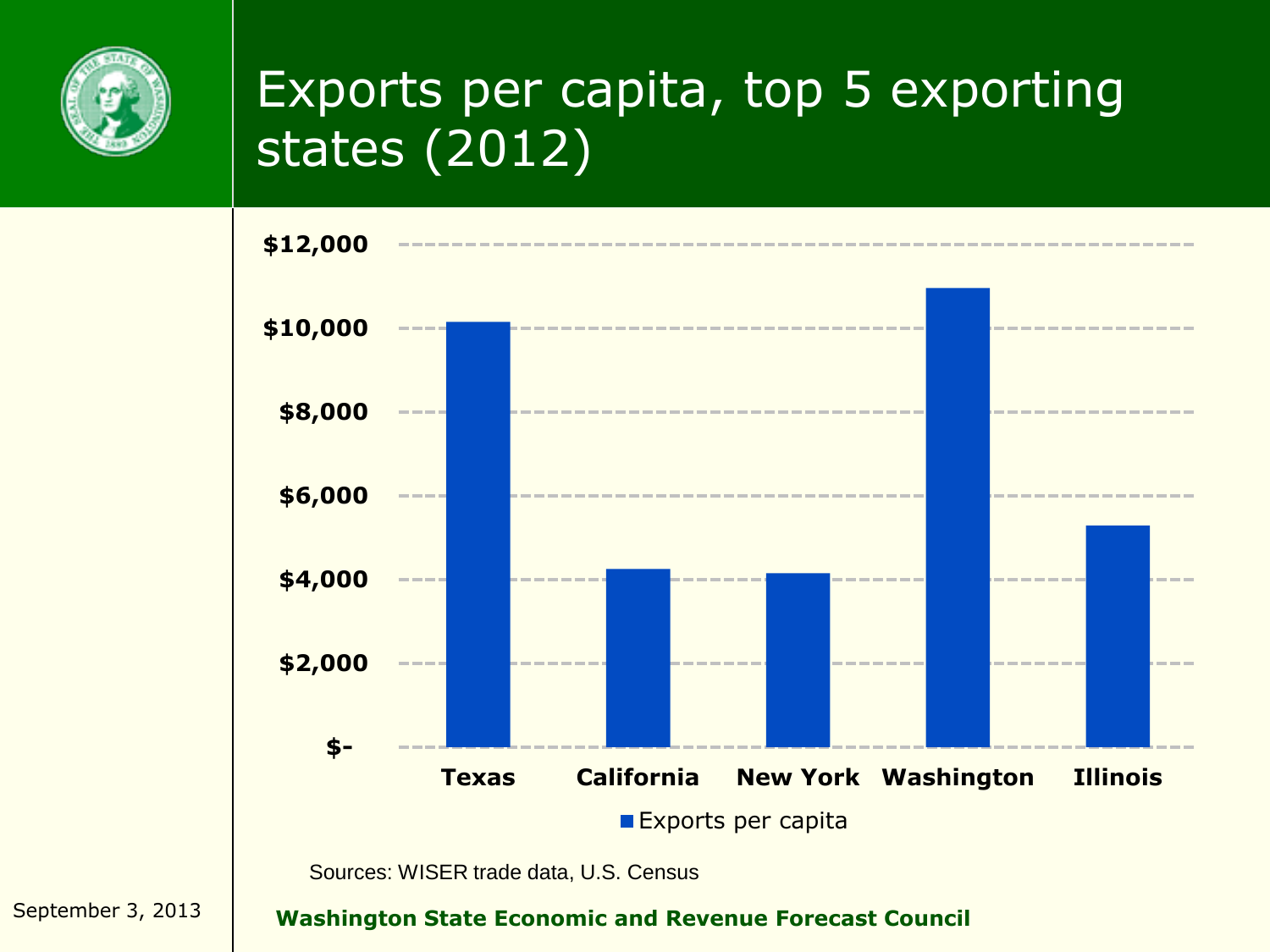![](_page_18_Picture_0.jpeg)

## Washington exports by industry

![](_page_18_Figure_2.jpeg)

#### **2012 Exports**

- **Transportation Equip**
- **Agriculture & Seafood**
- Petrol & Coal Products
- Computers & **Electronics**
- **Food Manufacturing**
- Machinery Manufacturing **Paper & Wood Products**
- **Primary Metal Manuf**
- **■Chemicals**
- ■All other

Source: WISER trade data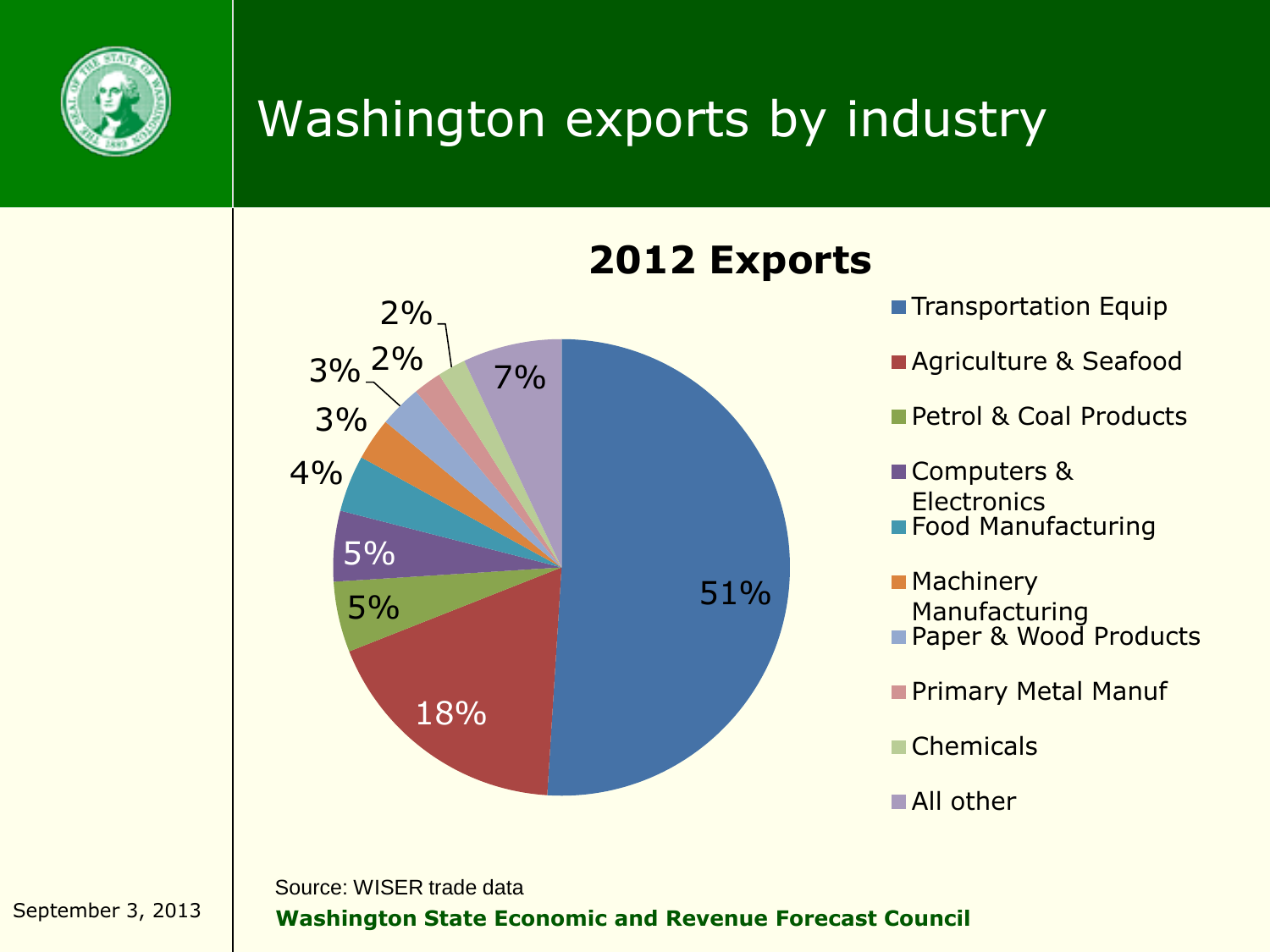![](_page_19_Picture_0.jpeg)

# General fund revenue sources, FY 2013

![](_page_19_Figure_2.jpeg)

- Retail sales
- **Business &** occupation **Property**
- **■Use**
- Cigarette & tobacco products
- Real estate excise
- **Insurance premiums**

■All other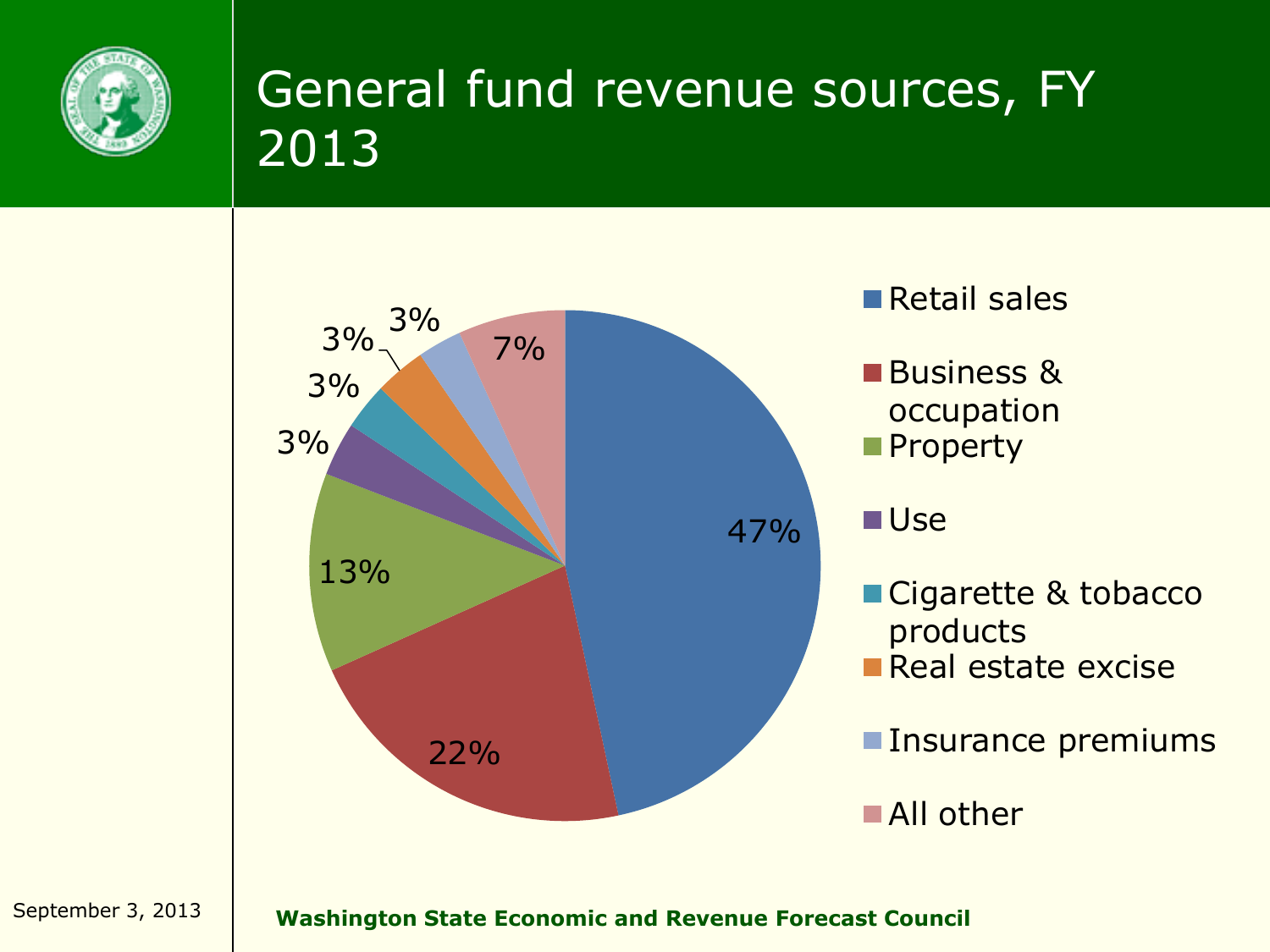![](_page_20_Picture_0.jpeg)

# Notable tax system features

#### Retail sales tax:

- Food, most services are exempt
- Construction materials *and* labor taxable
- 6.5% state rate; additional local rates up to 3%

#### Business and occupations tax:

- Gross receipts subject to tax with few exemptions
- Rates range from 0.471% (retail) to 1.5% (services) for most businesses

#### Property tax:

• 1% maximum growth plus new construction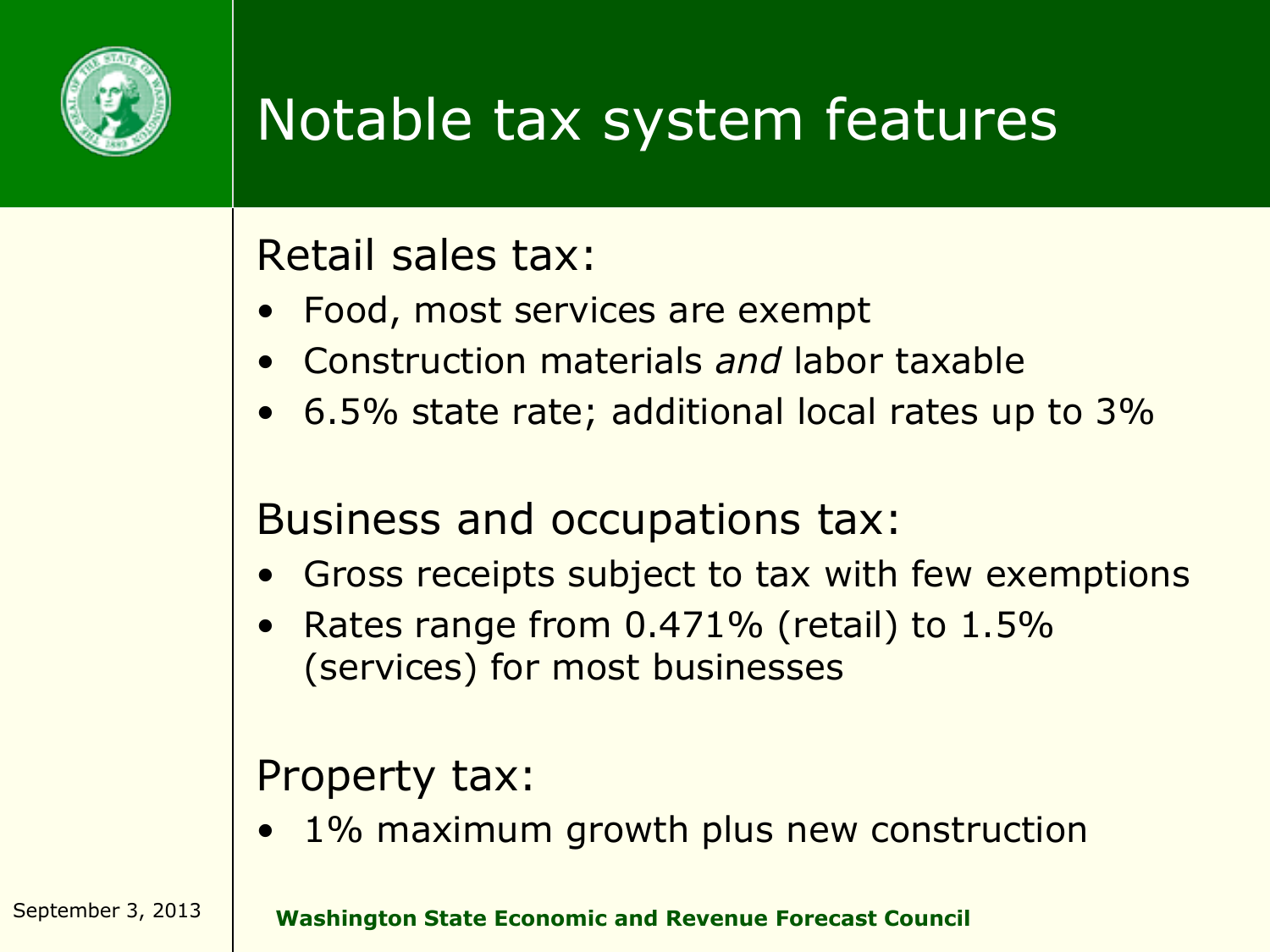![](_page_21_Picture_0.jpeg)

#### General Fund-State Revenue as Percentage of Personal Income

![](_page_21_Figure_2.jpeg)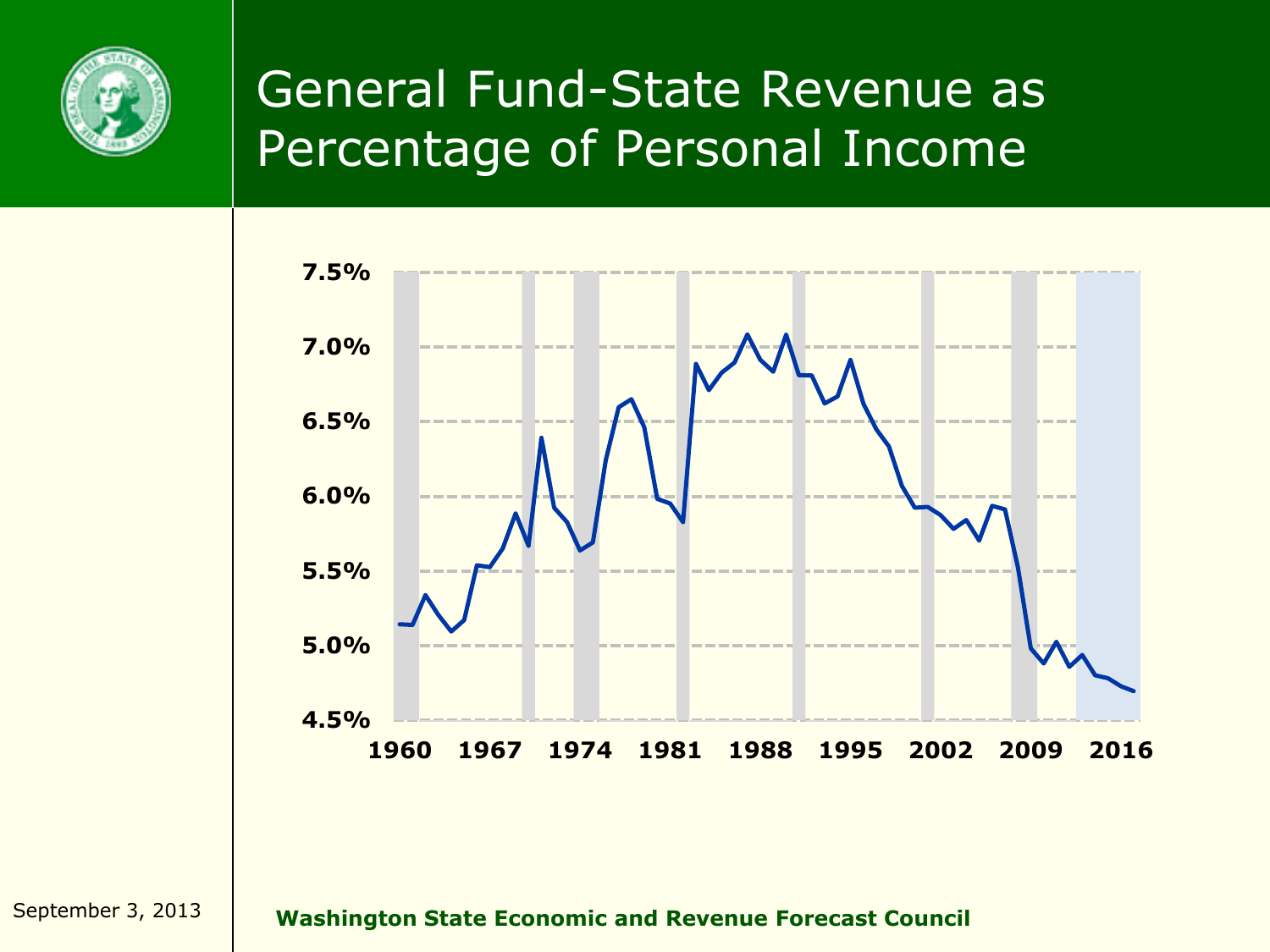![](_page_22_Picture_0.jpeg)

## Revenue collections have been weak compared to past recoveries

Revenue Act collections have now exceeded their previous peak reached in Q1 2008

![](_page_22_Figure_3.jpeg)

Source: ERFC; data through 2013 Q1 activity

September 3, 2013 **Washington State Economic and Revenue Forecast Council**

**Revenue Act Collections after Business Cycle Peak**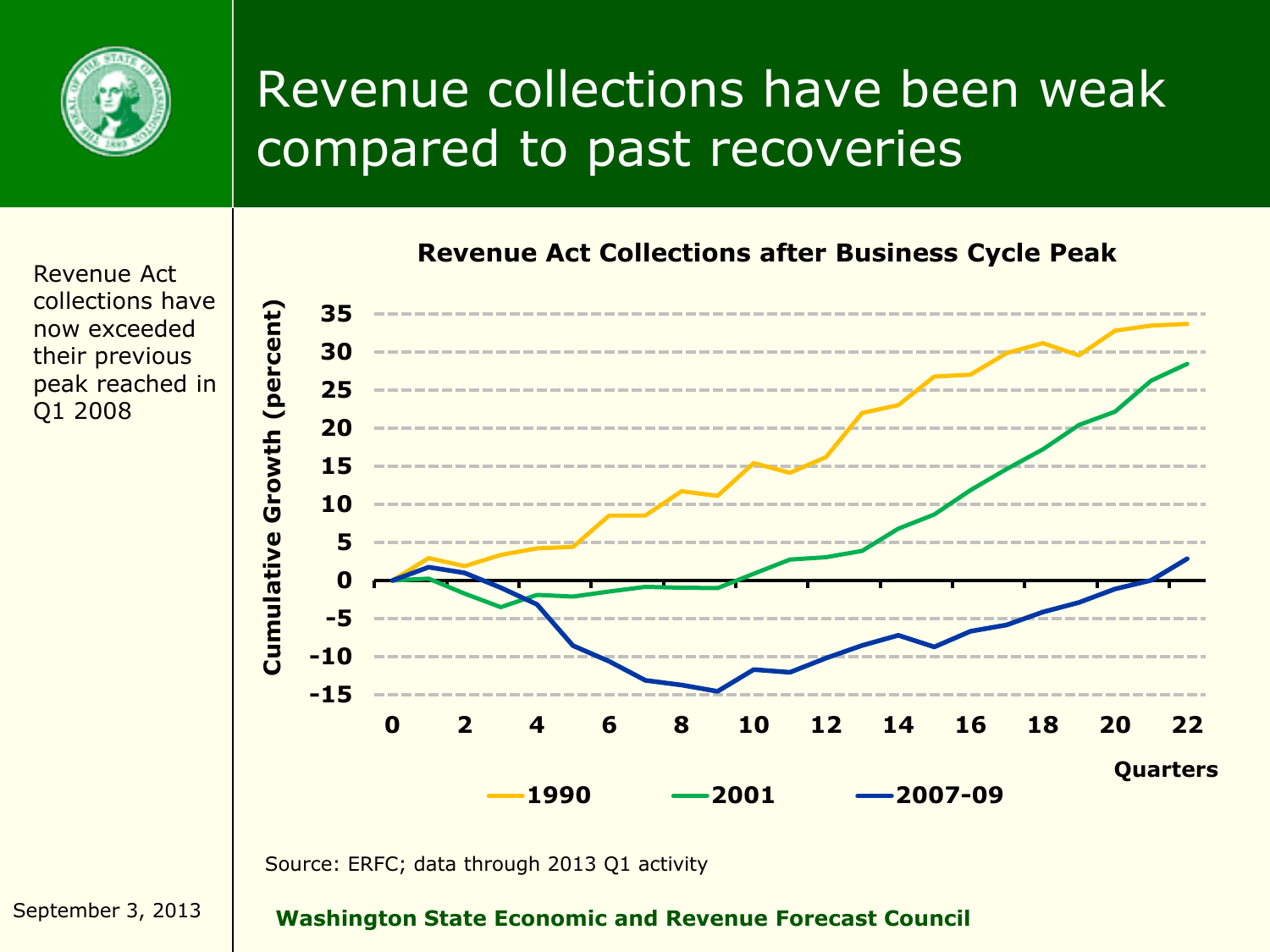![](_page_23_Picture_0.jpeg)

#### Forecast revisions to the 2011-13 biennium

![](_page_23_Figure_2.jpeg)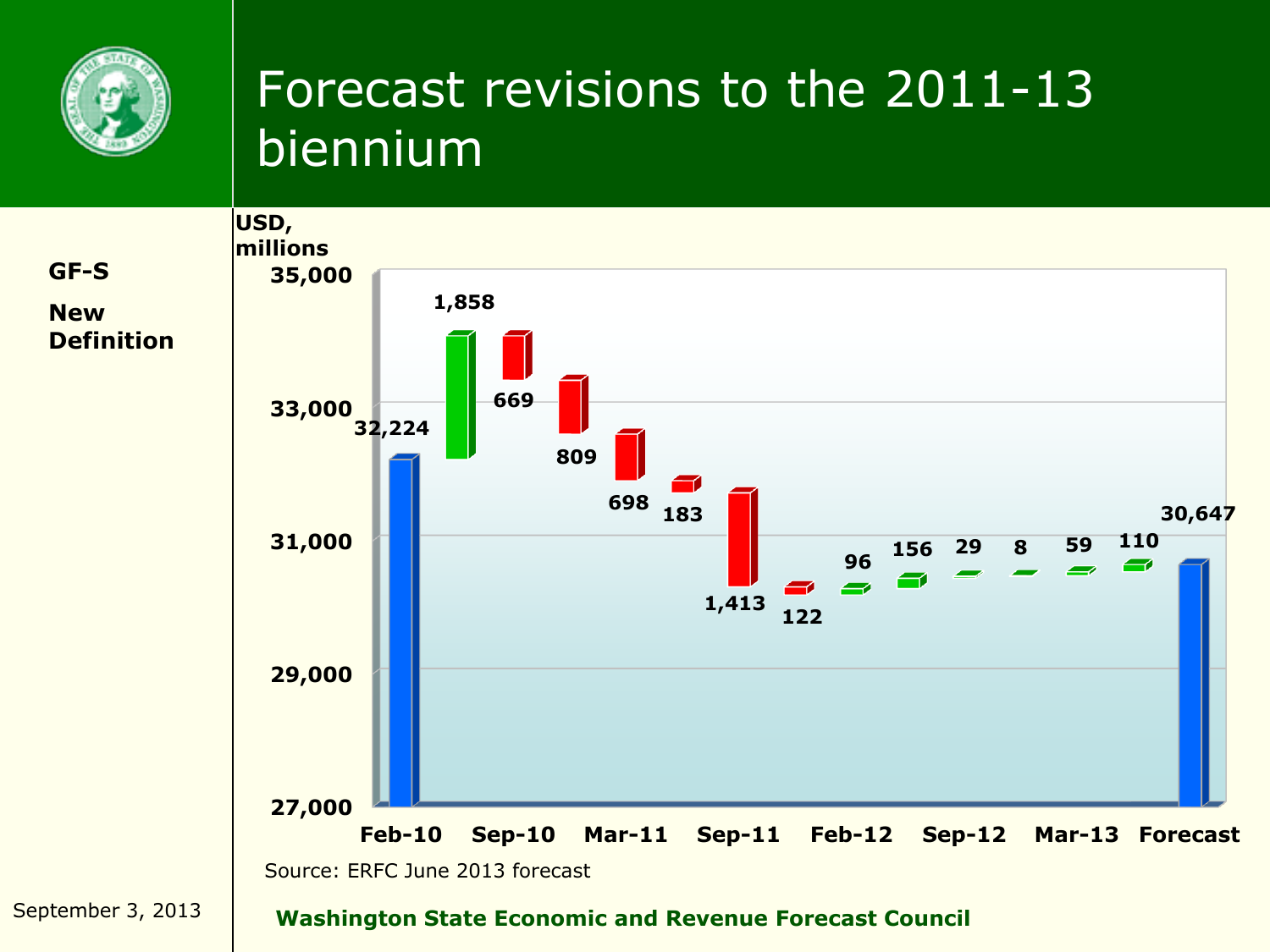![](_page_24_Picture_0.jpeg)

#### Revenue Act collections are still on an upward trend

**Collections** were up 7.1% year-over-year for first quarter 2013 activity (February 11, 2013–May 10, 2013 collections)

![](_page_24_Figure_3.jpeg)

Source: DOR and ERFC; monthly data through estimated May 2013 activity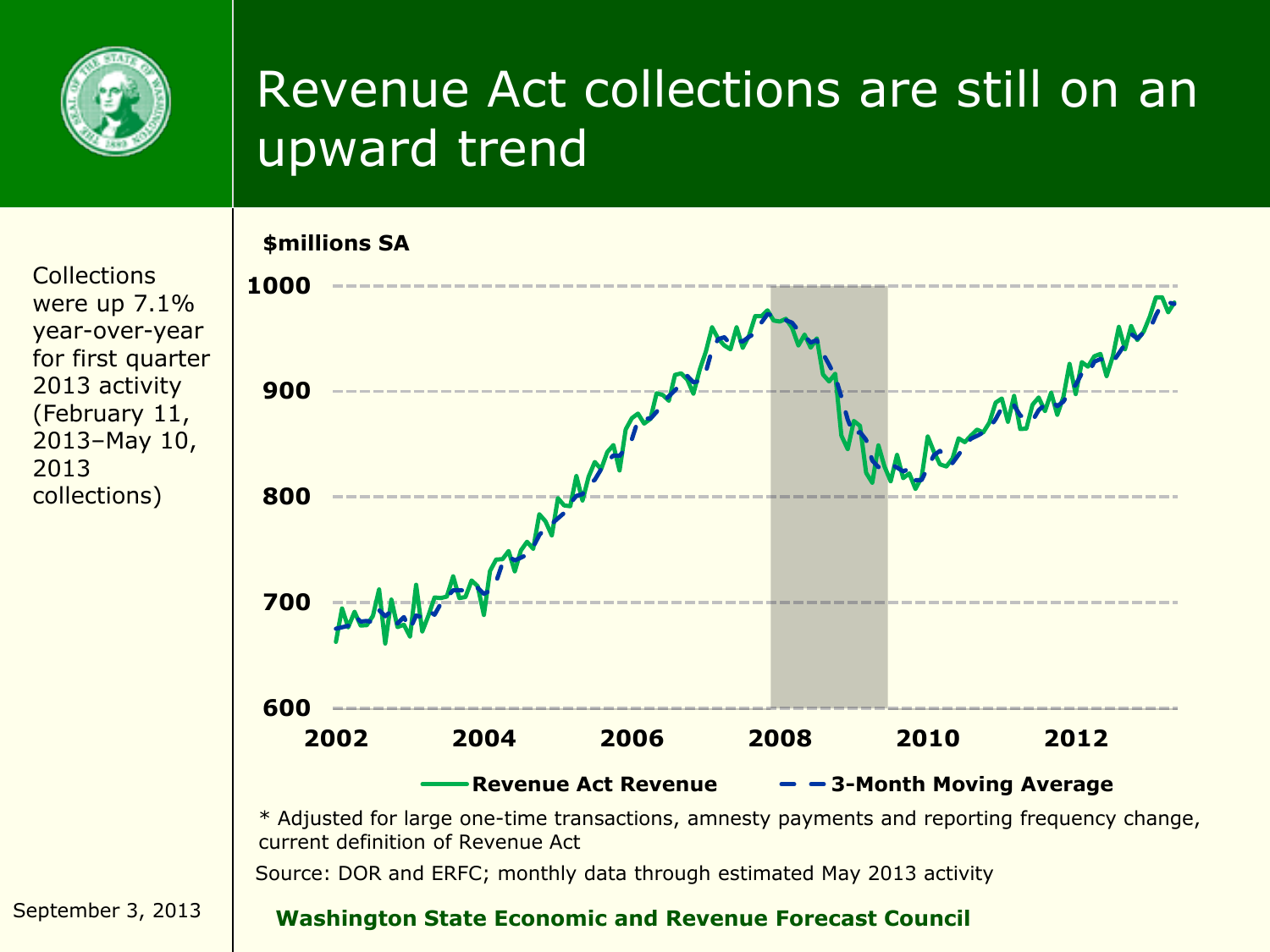![](_page_25_Picture_0.jpeg)

# General Fund\* forecast by fiscal year

revenues were boosted by the tax amnesty program and one-time transfers of non-GF-S funds into the GF-S

![](_page_25_Figure_3.jpeg)

\*General Fund & Related Funds for FY 07-09, General Fund – new definition for FY 10-17 Source: ERFC forecast, June 2013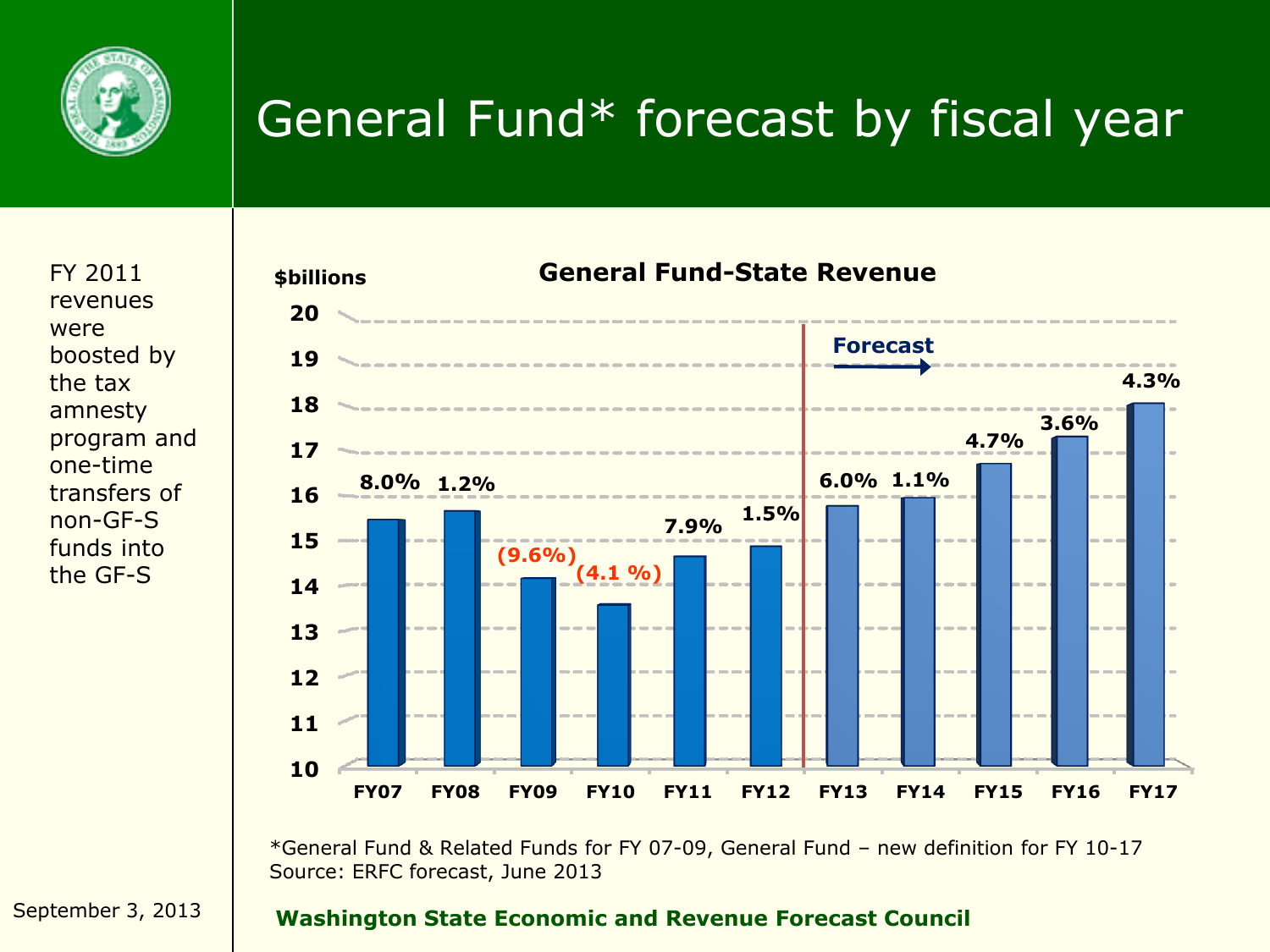![](_page_26_Picture_0.jpeg)

#### Revenue for liquor sales has been volatile recently

![](_page_26_Figure_2.jpeg)

\$0.6 million (2.6%) above the June forecast

Revenue was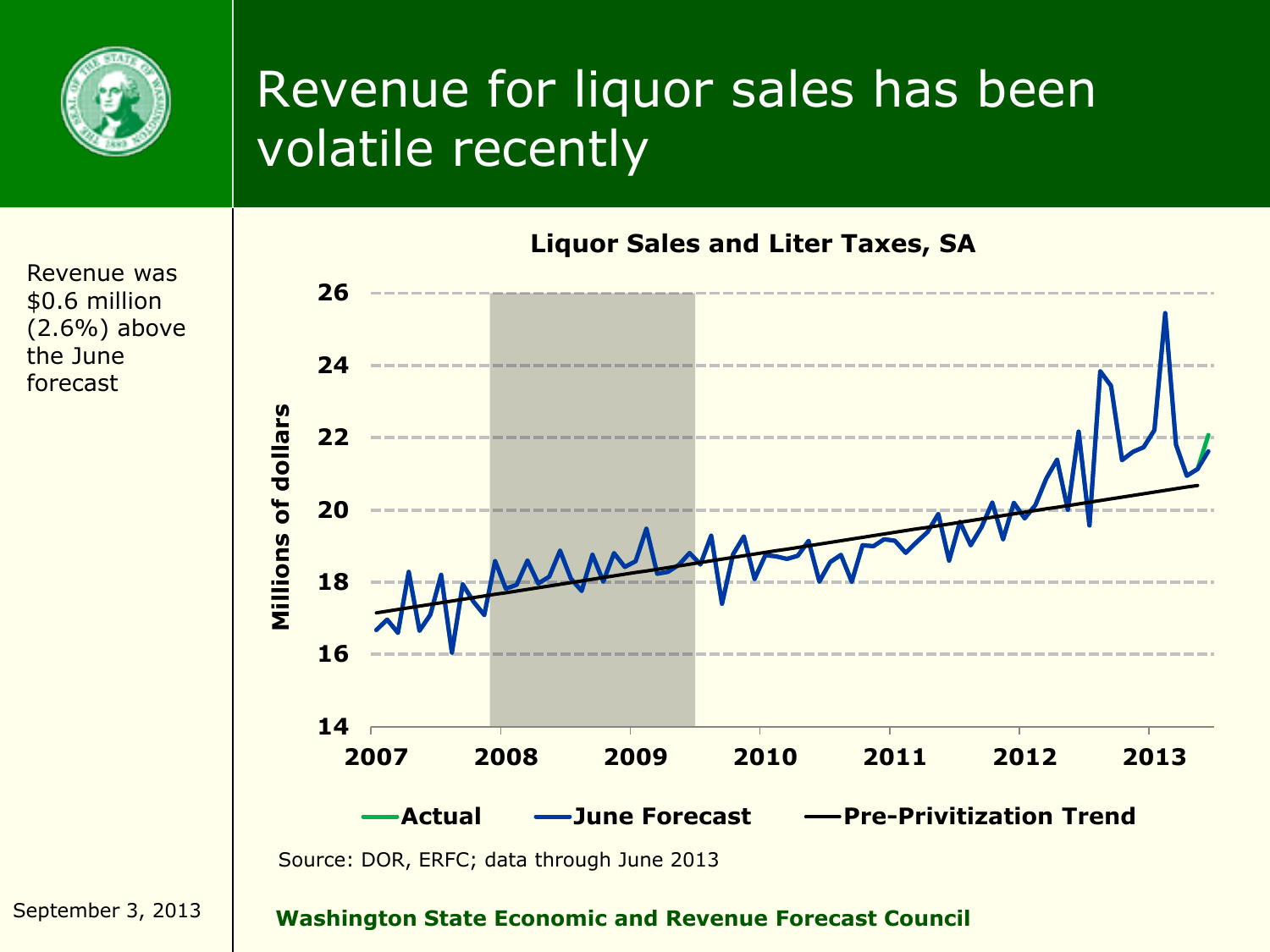![](_page_27_Picture_0.jpeg)

# REET still showing growth after end of year rush

2012 real estate sales were elevated due to the incentive to claim capital gains before taxes increased in 2013, with a particularly large rush at the end of the year.

Sales since the rush have been stronger than expected but a current shortage of houses for sale might limit short-term growth.

![](_page_27_Figure_4.jpeg)

Source: ERFC; Monthly data through June 2013 preliminary